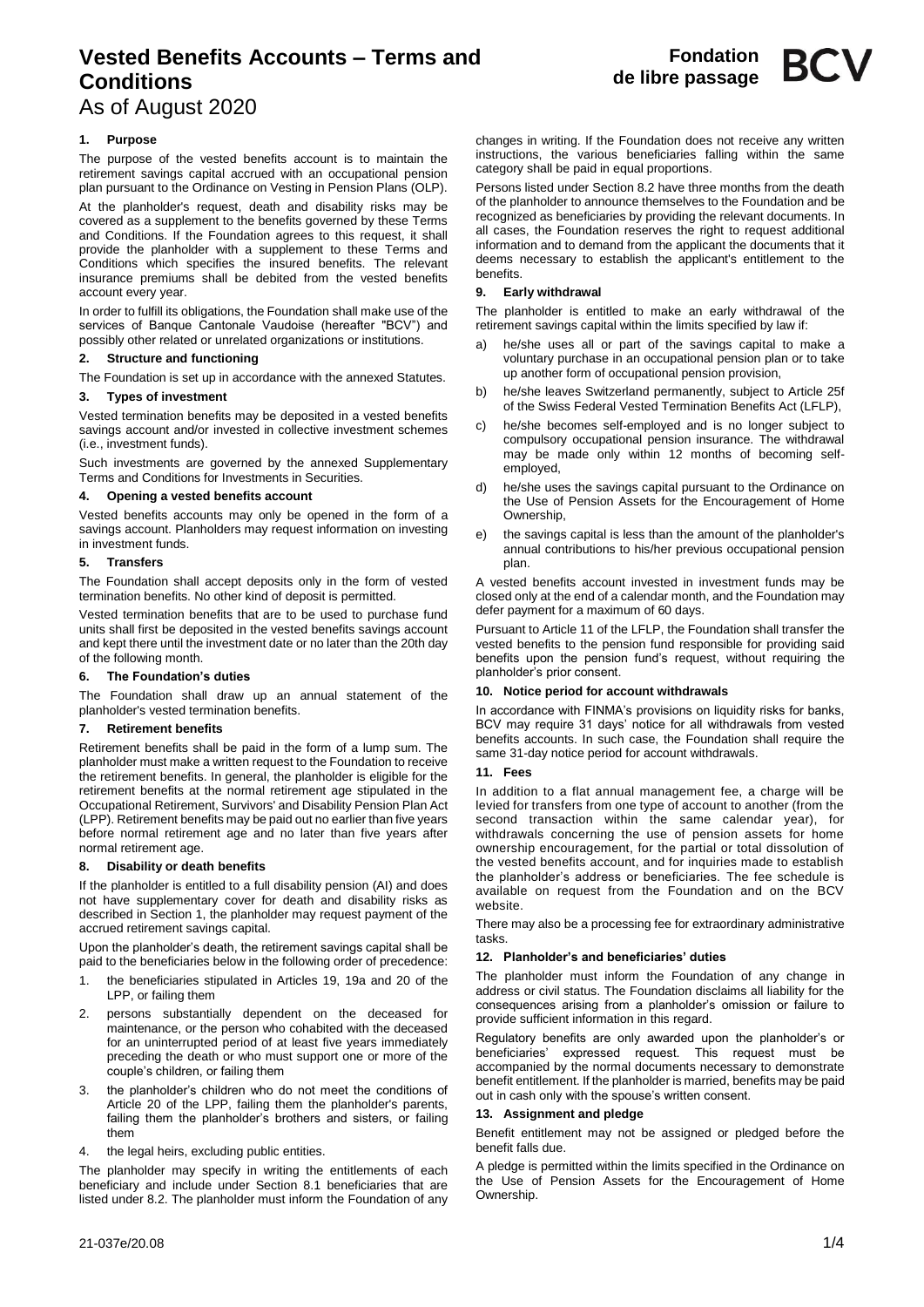In the event of divorce, the court may decide that part of the planholder's vested termination benefits should be transferred to the ex-spouse's occupational pension plan and that this amount should be deducted from the ex-spouse's divorce claims intended to guarantee retirement savings.

## **14. Governing law and jurisdiction**

All disputes relating to the application or execution of these Terms and Conditions shall be governed by Swiss law. The place of jurisdiction for all legal proceedings shall be Lausanne.

## **15. Registered civil partnerships**

A registered partner is treated as a spouse under the Registered Civil Partnerships Act (Lpart). A registered partnership is treated as a marriage, and the court dissolution of a registered partnership is treated as a divorce.

## **16. Use of data**

To fulfill its obligations under these Terms and Conditions, the Foundation may use the services of third parties such as BCV and/or other financial institutions. The planholder accepts that BCV and/or other financial institutions shall have access to his/her data insofar as this is necessary for them to fulfill their obligations. Moreover, the planholder agrees that his/her data may be used by BCV to provide services. In addition, the planholder acknowledges that the Foundation may be required by law to disclose information to duly authorized third parties. Data-protection provisions are set out in detail in the corresponding section of BCV's General Conditions.

## **17. Amendments**

The Pension Board reserves the right to amend these Terms and Conditions at any time. The planholder and the Regulatory Authority shall be informed of amendments in an appropriate manner.

Amendments to the legal provisions on which these Terms and Conditions are based shall prevail and, from their entry into force, are applicable to these Terms and Conditions.

### **18. Liability**

The Foundation shall not be held liable for the planholder's failure to meet his/her legal, contractual or regulatory obligations.

## **19. The Foundation's reporting requirement**

The Foundation complies with all filing and reporting requirements in Switzerland. Planholders are responsible for meeting any filing or reporting requirements imposed by foreign authorities; the Foundation disclaims all liability, and cannot provide assistance, in this regard.

### **20. Tax compliance**

The planholder undertakes to meet all tax obligations incumbent on the planholder relating to all of the planholder's taxable assets and income arising from the planholder's relationship with the Foundation throughout that relationship.

The planholder releases the Foundation from its confidentiality obligations with respect to the competent Swiss and foreign authorities and authorizes the Foundation to send the necessary information to those authorities at their request or, if Swiss legislation or agreements between Switzerland and the planholder's home country provide for an exchange of information or require such information to be disclosed, on its own initiative.

## **21. Residence and nationality**

In keeping with changes to the law, the Foundation reserves the right not to purchase fund units for individuals who are not resident in Switzerland or who are not exclusively Swiss nationals and to require such individuals to sell fund units. The Foundation requests the fund units be sold within 30 days. If the sale does not take place within this period, the Foundation issues the sell order and credits the amount to the planholder's retirement savings account.

## **22. Integrity and loyalty of managers**

All persons responsible for the management of the Foundation, as well as the institutions or persons responsible for wealth management, undertake to comply with the provisions concerning integrity and loyalty set forth in Articles 48f et seq. of the Swiss Ordinance on Occupational Retirement, Survivors' and Disability Pension Plans (OPP 2).

## **23. Entry into force**

These Terms and Conditions enter into force on 1 August 2020 and supersede all previous terms and conditions.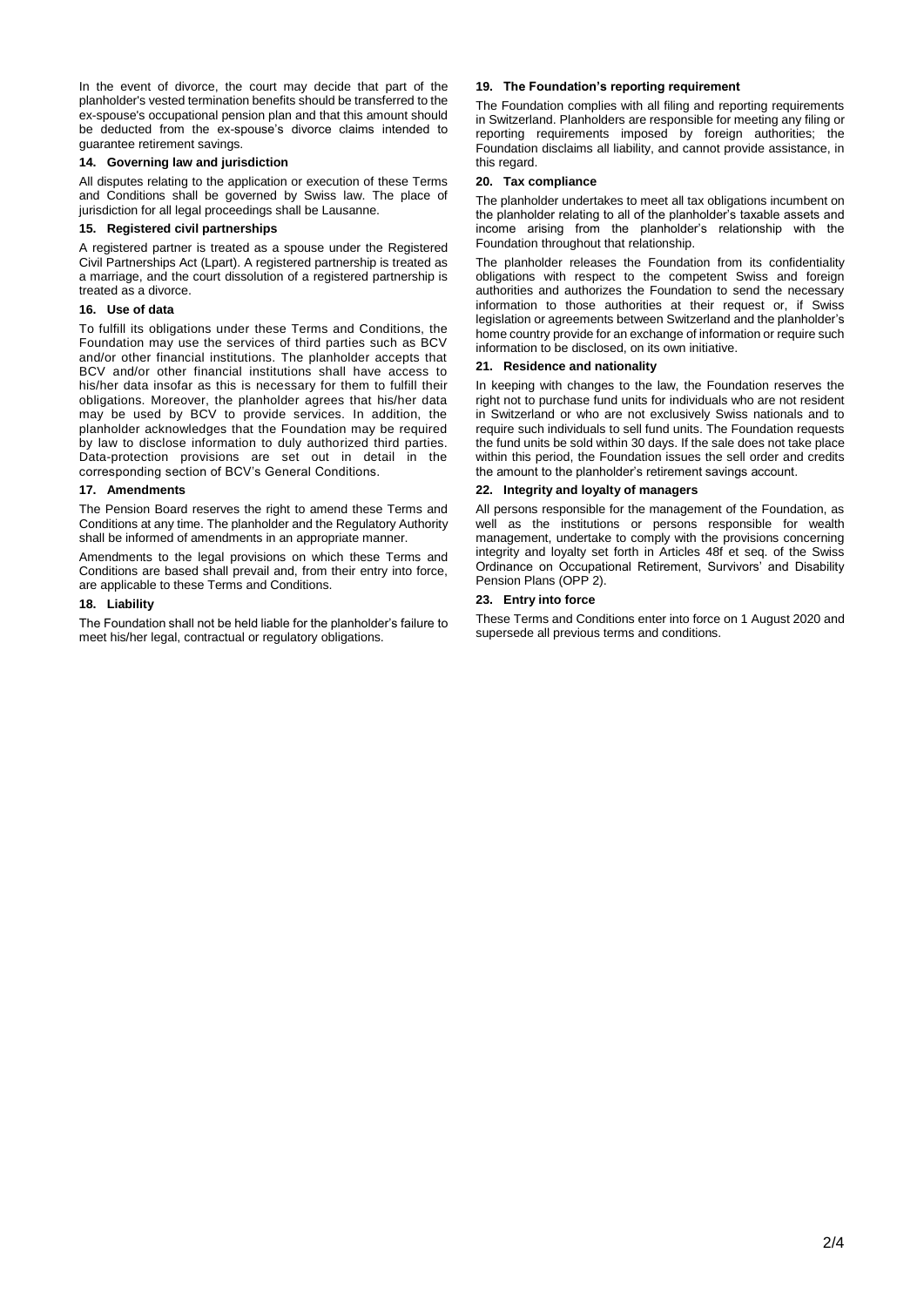## **Supplementary Terms and Conditions for Investments in Investment Funds**

## **1. Purpose**

The planholder may deposit all or a part of his/her vested termination benefits in a vested benefits savings account and/or a vested benefits securities account (i.e., a vested benefits account invested in investment funds).

Articles 19 and 19a of the Ordinance on Vesting in Pension Plans (OLP) apply.

## **2. Principles**

Pursuant to the Statutes, the Pension Board is responsible for managing the assets and establishing the objectives and principles within the framework of the law.

The Pension Board is responsible for the lawful management of the vested termination benefits under the LPP, OPP 2, LFLP, and OLP. Vested benefits shall be invested with financial intermediaries such as banks, investment fund managers, and investment foundations whose wealth managers are subject to FINMA oversight.

The Pension Board ensures that assets are managed in the planholder's financial interest, with the aim of earning a return that corresponds to the level of risk taken.

## **3. Types of investment and return on accounts**

The vested benefits savings account yields a fixed rate of interest set by the Pension Board according to the interest rates offered by BCV. The Foundation shall inform planholders in advance of any changes by circular, through brochures available at BCV offices or by any other means that the Foundation deems appropriate, including by updating the "Vested Benefits account" page on BCV's website. All changes to the Foundation's terms and conditions appearing on bank statements sent to the planholder shall be binding on planholders, unless they expressly contest the changes in writing, sent to the Foundation within one month following the announcement.

These accounts are held entirely with BCV.

Capital in a vested benefits securities account is invested, pursuant to Article 19a of the OLP, only in investment funds that are subject to FINMA supervision, distributed in Switzerland with FINMA's authorization, or issued by a Swiss investment foundation.

The Foundation makes use of the full range of investment possibilities within the meaning of Article 50.4 of the OPP 2, depending on which type of investment planholders choose. For vested benefits savings accounts, the portion of the Foundation's funds held as cash with BCV could reach 100%. For vested benefits securities accounts, the portion of the Foundation's funds held as equities or foreign currencies could reach 80% and 50%, respectively.

**Investment risk is borne by the planholder; neither the value of the invested capital nor a minimum interest rate is guaranteed.**

## **4. Choice of investment fund**

The Pension Board determines which investment funds the planholder may choose from. Only collective investments that comply with the OPP 2 are offered.

The Pension Board may change the investment vehicles at any time. The planholder shall be informed of any such change and any new investment options available.

### **5. Information on investments**

Interim and annual reports, prospectuses, contracts and simplified prospectuses concerning investment funds managed or distributed by BCV may be obtained from BCV or from the fund manager Gérifonds SA or their websites. For other investment funds, the planholder must contact the fund manager directly.

At least once a year, the planholder shall receive an account statement and, where applicable, a securities account statement containing the value of the planholder's assets.

## **6. Fund units and securities account**

The Foundation shall, in its name and on the planholder's behalf, acquire fund units in accordance with the planholder's instructions with regard to investments authorized in Section 3 above. Fund units shall be held in a securities account linked to the planholder's vested benefits account.

## **7. Buying and selling fund units**

The planholder may buy or sell fund units on the dates specified by the Foundation (the "transaction dates" specified in the application form to change category). Buy and sell orders must be sent to the Foundation in writing. In the absence of clear instructions, vested termination benefits shall remain in the vested benefits savings account.

Vested termination benefits to be used to purchase fund units shall first be deposited in the vested benefits savings account and kept there until the investment date or no later than the 20th day of the following month.

In the event of a withdrawal pursuant to Sections 7 through 9 of the Vested Benefits Accounts Terms and Conditions, the Foundation shall sell fund units in proportion to the amount required. The Foundation shall set the date for the sale of fund units. Proceeds from the sale of fund units shall be deposited in the vested benefits savings account to be used in accordance with its intended purpose.

## **8. Evaluation**

Buy and sell orders shall be executed on the first transaction date (pursuant to Section 7 above) following receipt of the order by the Foundation, provided that the order can be processed within this timeframe. Otherwise, they shall be executed on the next eligible transaction date.

For investments in investment funds, the prices of individual shares are published in the financial press as well as on the BCV website and/or the relevant fund manager's website.

### **9. Fees**

The investment fee schedule is available on the BCV website and/or relevant fund manager's website. For all other fees, Section 11 of the Vested Benefits Accounts Terms and Conditions apply.

## **10. Oversight**

A report detailing investments and their performance shall be drawn up and submitted to the members of the Pension Board at each of its meetings.

### **11. Exercising shareholder rights**

The Foundation invests only in investment funds that are open to other institutions. The planholder can obtain information on the exercise of shareholder voting rights directly from the fund manager.

### **12. Other provisions**

In all other respects, the Vested Benefits Accounts Terms and Conditions apply.

## **13. Amendments**

The Pension Board reserves the right to amend these Supplementary Terms and Conditions at any time. The planholder and the Regulatory Authority shall be informed of amendments in an appropriate manner.

Amendments to the corresponding legal provisions on which these Terms and Conditions are based shall prevail and, from their entry into force, are applicable to these Terms and Conditions.

### **14. Entry into force**

These Terms and Conditions enter into force on 1 August 2020 and supersede all previous terms and conditions.